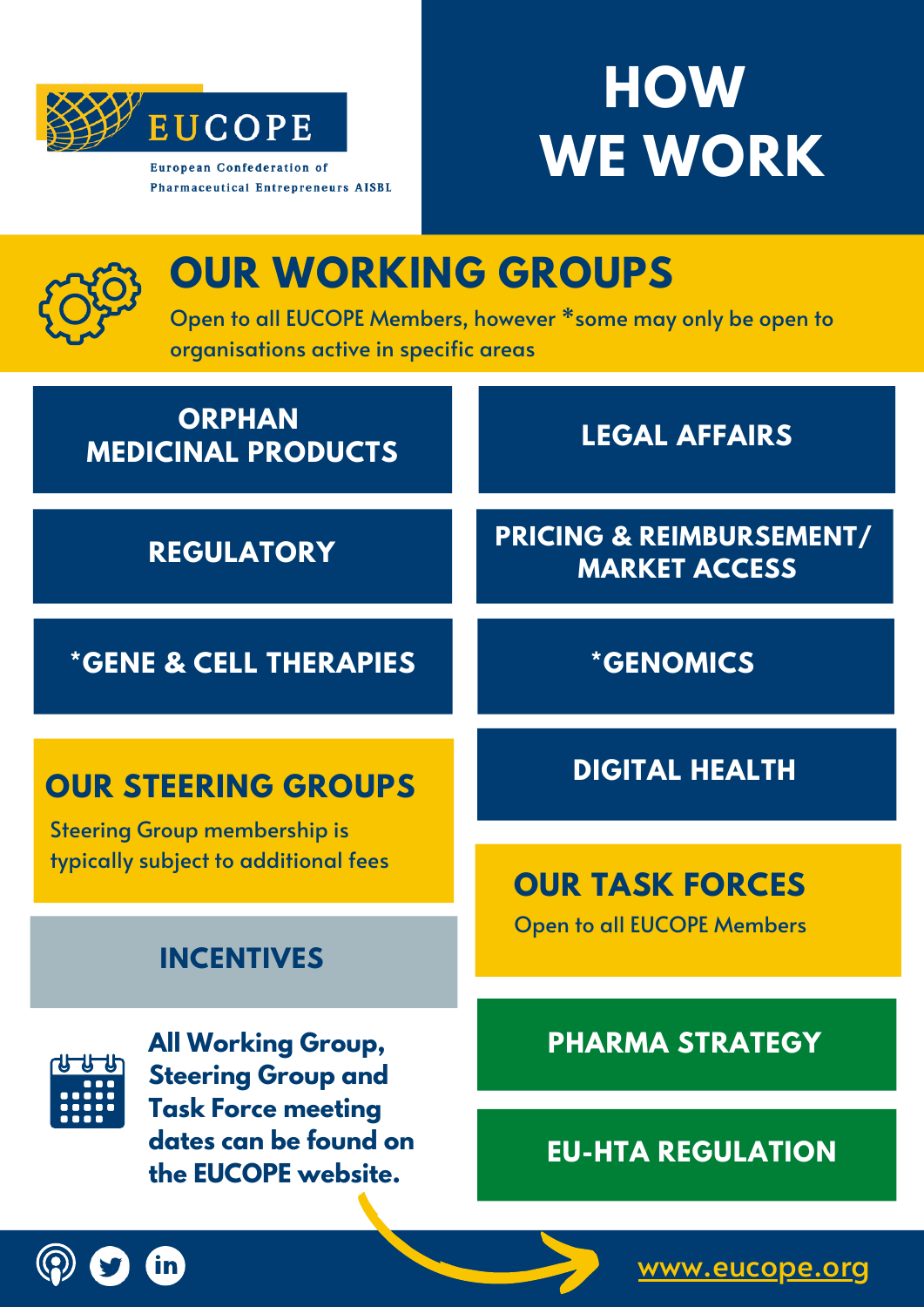

## **ORPHAN MEDICINAL PRODUCTS (OMP)**

#### WORKING GROUP



Shaping EUCOPE' s response and engagement on the OMP Regulation in collaboration with Incentives Steering Group (ISG) and discuss OMP national and international developments



- Updates and analyses on the latest EU and national developments on OMP and rare diseases
- Opportunities to engage and network with institutional, non-profit, and academic stakeholders invited regularly to present and discuss legislative OMP and rare diseases developments
- Opportunities to suggest topics of focus and speakers for the group meetings



#### **OBJECTIVES**

With almost half of our members involved in the research and development of therapies for rare diseases, the OMP Working Group offers an opportunity to any interested EUCOPE member to discuss the latest rare disease and orphan drugs national and European legislative and policy developments without neglecting relevant global or international developments (e.g. in the USA).

\*This group is open to ALL MEMBERS



OMP Working Group Meetings take place once per quarter.



Vittoria Carraro carraro@eucope.org **GROUP CONTACT INFORMATION**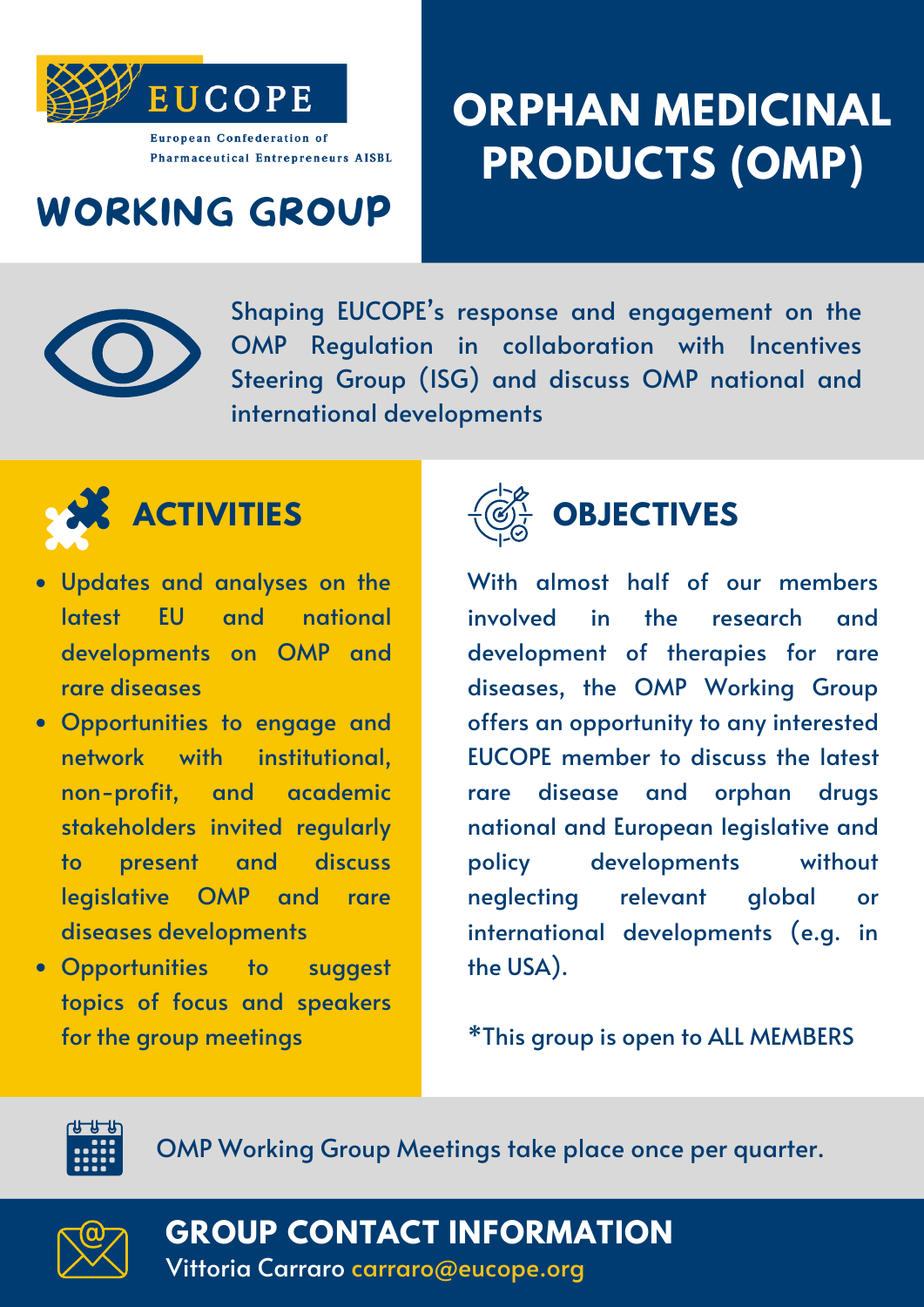

## **LEGAL AFFAIRS**

#### WORKING GROUP



Providing information and discussion on European case law and relevant legal developments related to pharmaceuticals and biotechnologies.



- Discusses ongoing legislative procedures, implementation and application of existing law and case law relevant for the life sciences sector.
- Prepares possible interventions by EUCOPE in proceedings before the European Court of Justice.
- Informs and supports the work of other EUCOPE Working Groups and Task Forces.



Aimed at in-house lawyers and lawyers in private practice, the Legal Affairs Working Group serves a complementary role within the EUCOPE organisation.

The Legal Affairs working group provides legal insights and commentary to support the rest of the working groups and task forces within the wider association. It can also provide ad hoc advice to members when needed.

\*This group is primarily intended for lawyers but still open to ALL MEMBERS.



Legal Affairs Working Group meets twice per year.



**GROUP CONTACT INFORMATION**

Dr Oliver Sude sude@eucope.org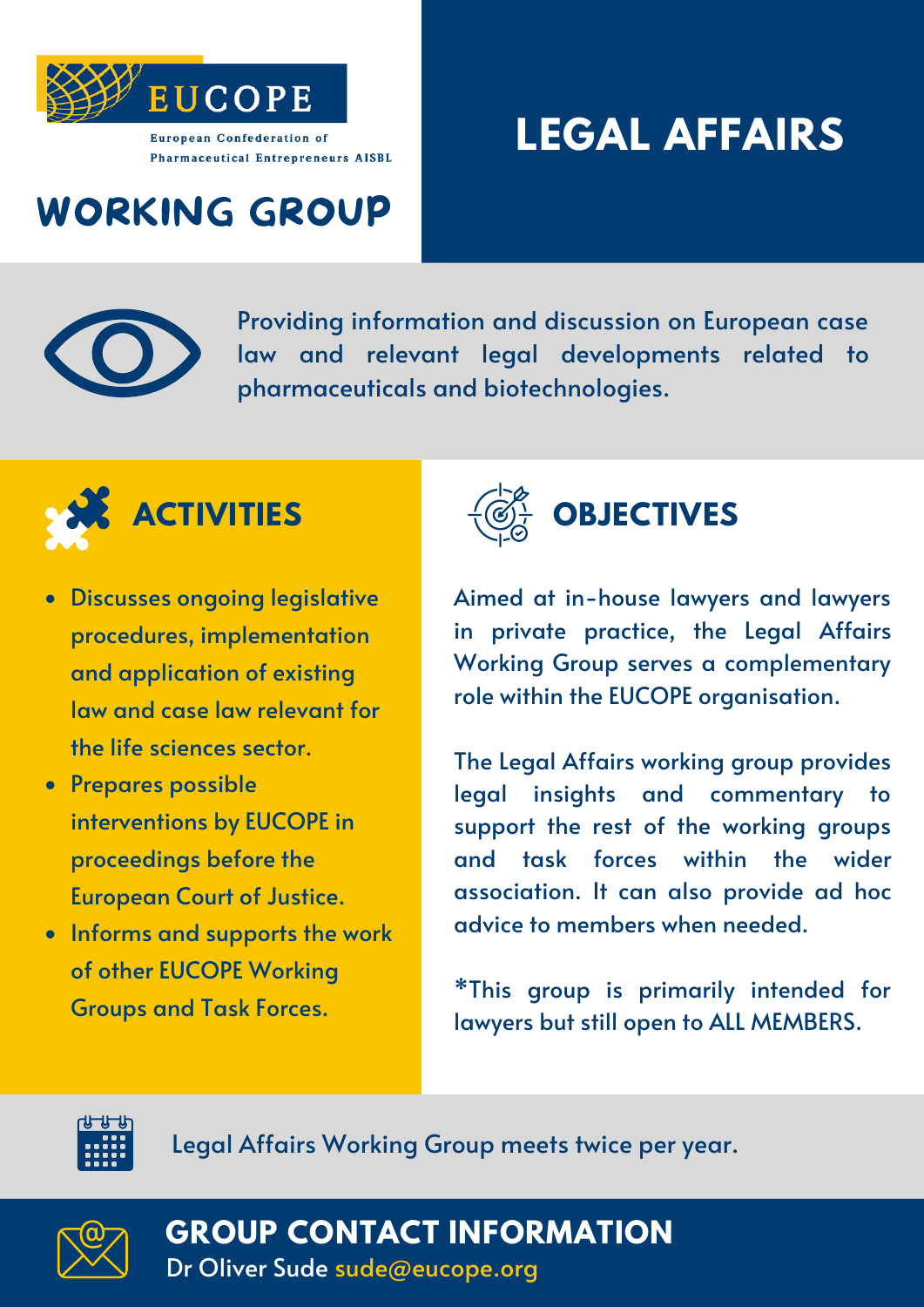

## **REGULATORY WORKING GROUP**

#### WORKING GROUP



Shaping EUCOPE' s stakeholder representation in regulatory bodies and providing steady information and discussion on regulatory issues.



- Updates and analyses on the latest EU and national developments on regulatory affairs and priorities such as: R&D, Clinical Trials, MDR/IVDR Implementation
- Opportunities to engage with regulatory policy leads and subject matter experts
- Opportunities to suggest ad hoc topics of focus, raise awareness and suggest speakers for the focus group meetings



The Regulatory Working Group offers strategic, concise and effective opportunities to discuss all regulatory matters at the national and European level. In order to focus on top priorities, the Regulatory Working Group has changed its approach by re-organising into nine (9) focus groups, comprised of regulatory policy leads and subject matter experts.

\*This working group is open to ALL **MEMBERS** 



Regulatory Working Group meetings take place once per quarter.



**GROUP CONTACT INFORMATION**

Maren von Fritschen vonfritschen@eucope.org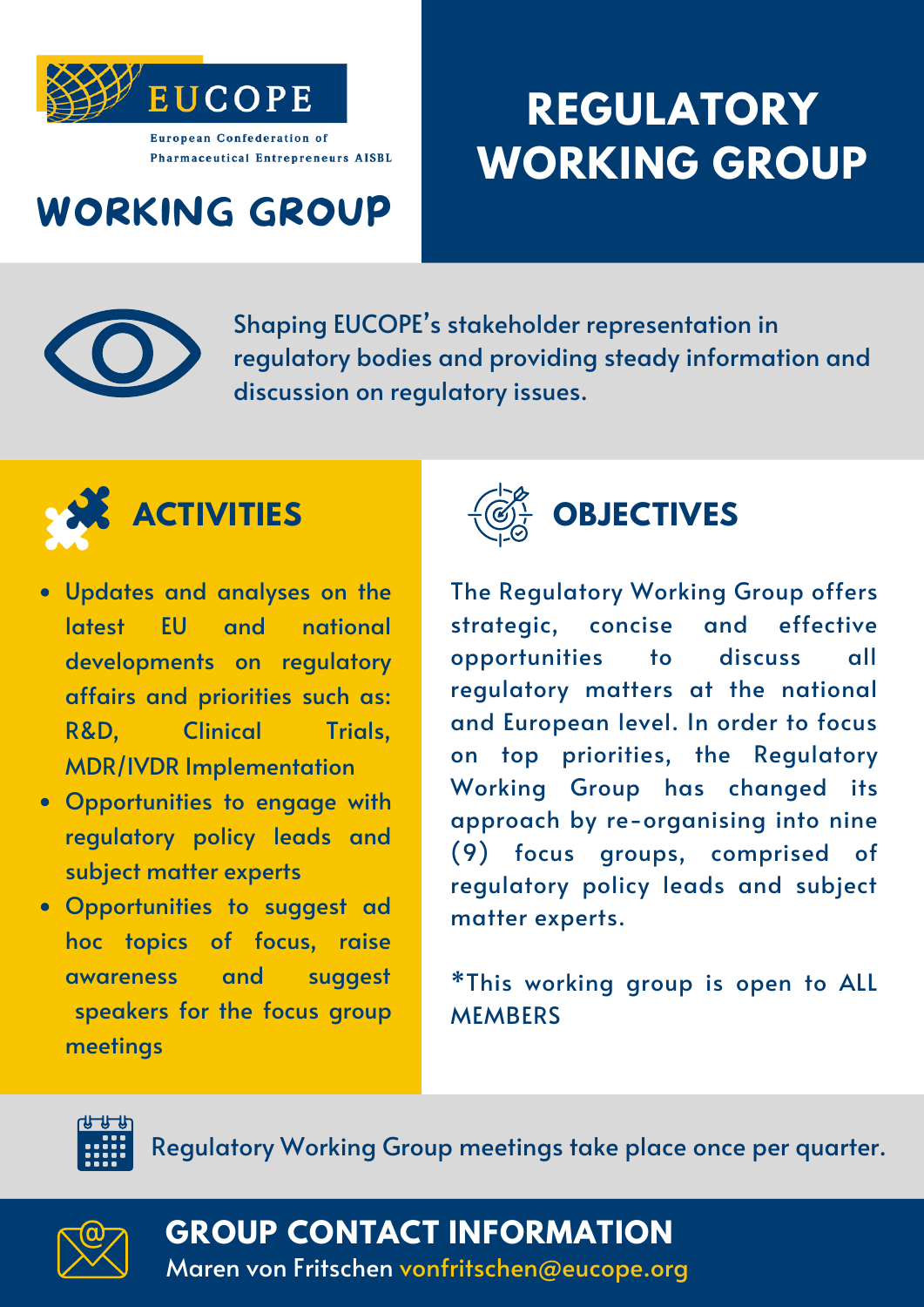

## **CELL & GENE THERAPIES**

#### WORKING GROUP



Informing EUCOPE' s position and engagement on relevant EU policy discussions while advancing an appropriate assessment and reimbursement environment to improve access to ATMPs.



- Updates and analyses on the latest EU developments related to ATMP space
- Opportunities to feed into and shape the development of EUCOPE' s positions
- Opportunities to engage and network with institutional, nonprofit, and academic stakeholders invited regularly to present and discuss legislative developments



Many of our member companies develop high-end innovative solutions, including gene and cell therapies, for both orphan and non-orphan indications.

This Working Group is a forum to discuss developments and identify solutions to promote access to ATMPs. The group provides a vehicle to address common challenges and present a shared vision for a paradigm changing therapy.

\*This group is open to INSTITUTIONAL MEMBERS ONLY.



Cell & Gene Therapies Working Group meetings take place once per quarter, with ad-hoc meetings on occasion.



**GROUP CONTACT INFORMATION**

Victor Maertens maertens@eucope.org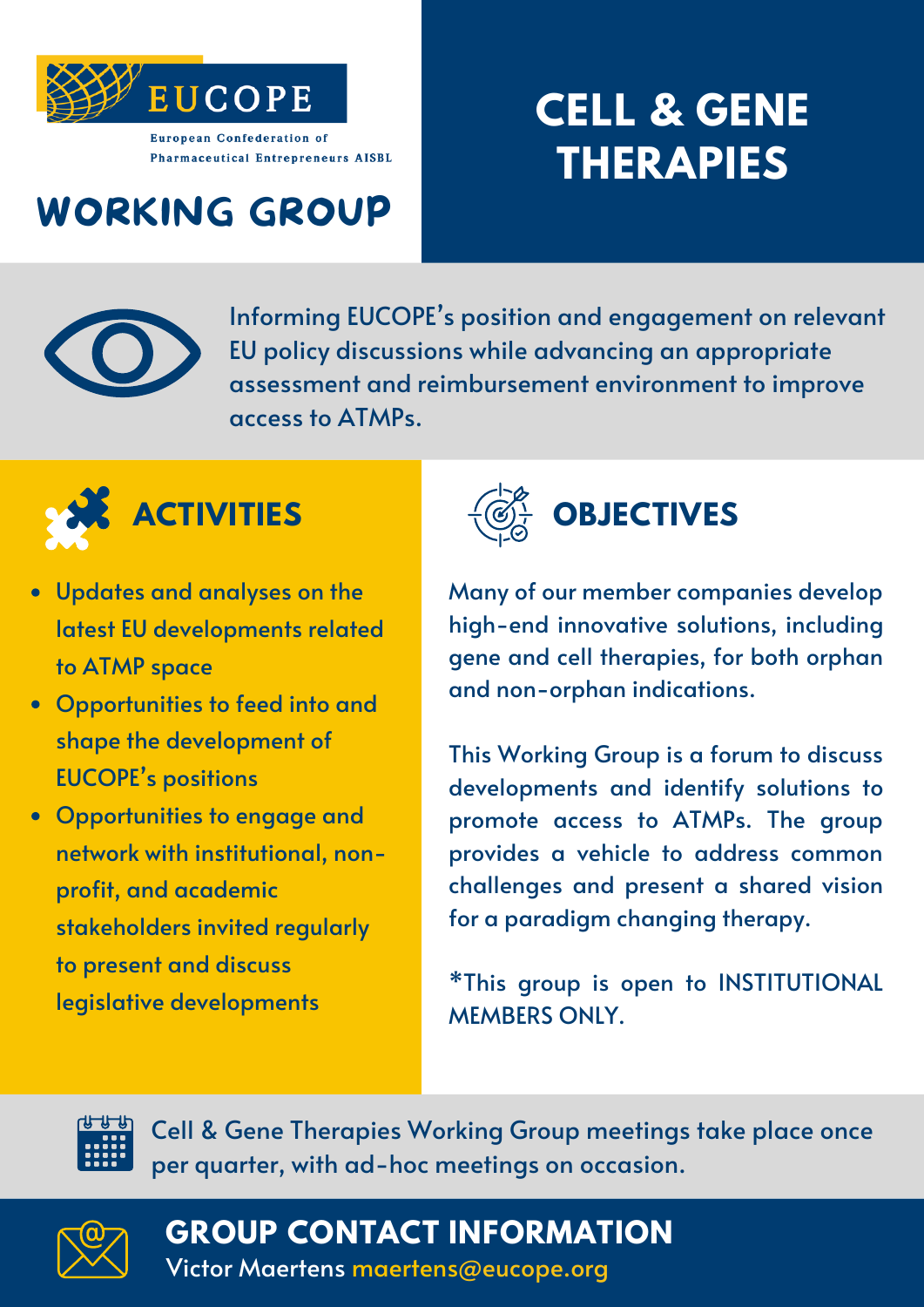

### WORKING GROUP

## **PRICING & REIMBURSEMENT / MARKET ACCESS**

Discussing relevant pricing and reimbursement developments at Member States level and forming EUCOPE' s response to market access topics.



- Updates and analyses on the latest EU developments related to pricing reimbursement and market access.
- Opportunities to suggest topics of focus and speakers for the group meetings
- Offers members the opportunity to develop common positions, often in close cooperation with our member law firms.



This Working Group offers the opportunity to discuss the current legislative/regulatory developments in key European markets for pharmaceuticals and their impact on pricing and reimbursement/market access decisions. This includes the exchange of up-to-date information as well as thorough legal analysis and concrete assessments of current legislative and regulatory proposals.

\*This group is open toALL MEMBERS.



Pricing & Reimbursement Working Group meetings take place once per quarter.



Matias Olsen olsen@eucope.org **GROUP CONTACT INFORMATION**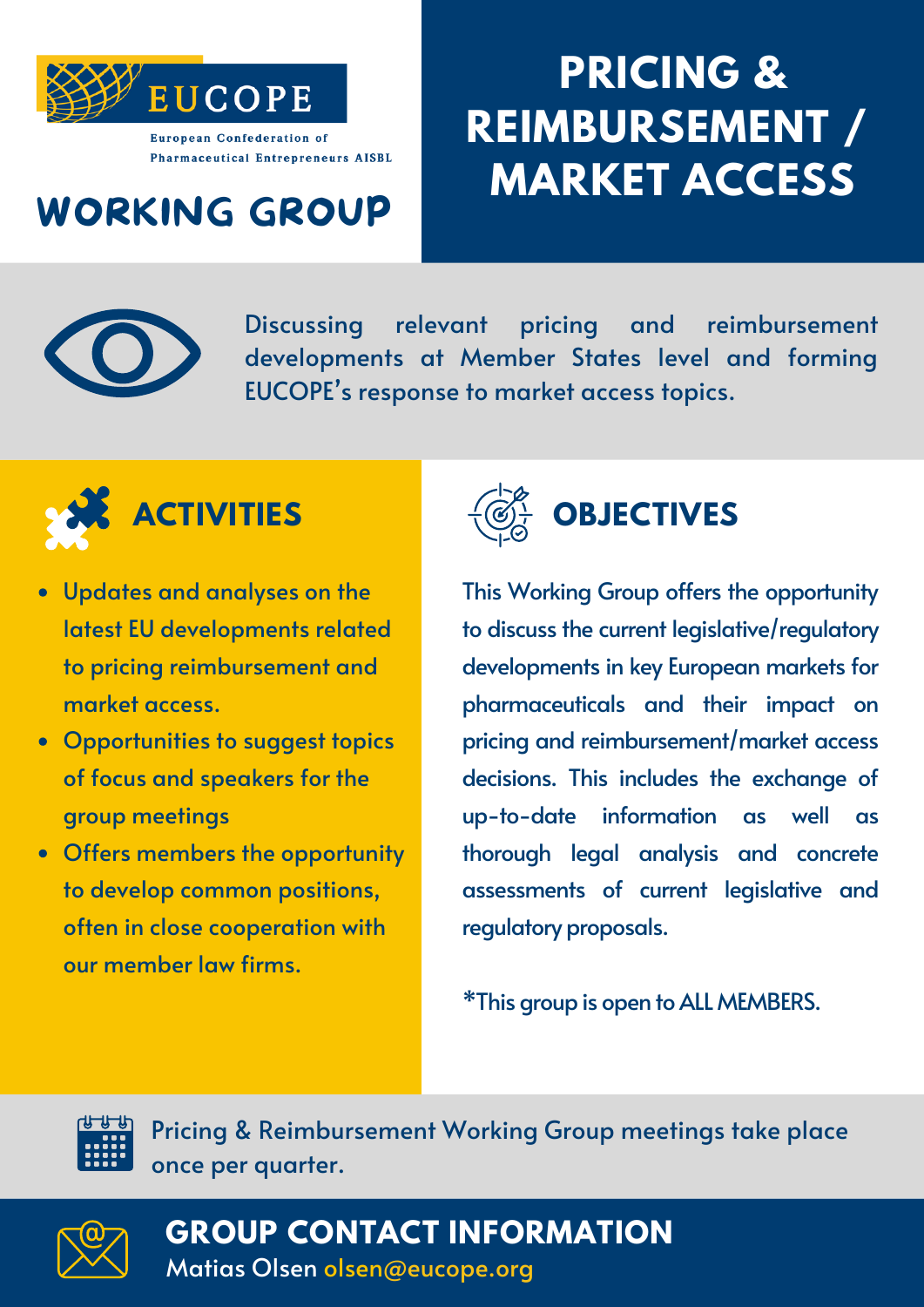

## **GENOMICS**

### WORKING GROUP



Working towards adequate pricing and reimbursement for advanced diagnostics.



- Monitoring and updates on changes to pricing and reimbursement frameworks for advanced diagnostics at the national level
- Engagement on key EU dossiers, including Europe ' s Beating Cancer Plan and the EU Cancer Mission
- Engaging in discussions with stakeholders and decisionmakers around the value of advanced diagnostics



The Genomics Working Group is made up of advanced diagnostics companies that have come together to ensure Europe will be able to draw benefit from the significant advances that have been made in genomic testing.

The group aims to facilitate a dialogue around these technologies at EU level and in key Member States, in order to make decision-makers and stakeholders more aware of their value and work towards fit-for-purpose assessment frameworks and effective pathways for reimbursement of genomic testing.

\*This group is open to all advanced diagnostic companies within EUCOPE.



Genomics Working Group meetings take place on a monthly basis.



**GROUP CONTACT INFORMATION**

Matias Olsen olsen@eucope.org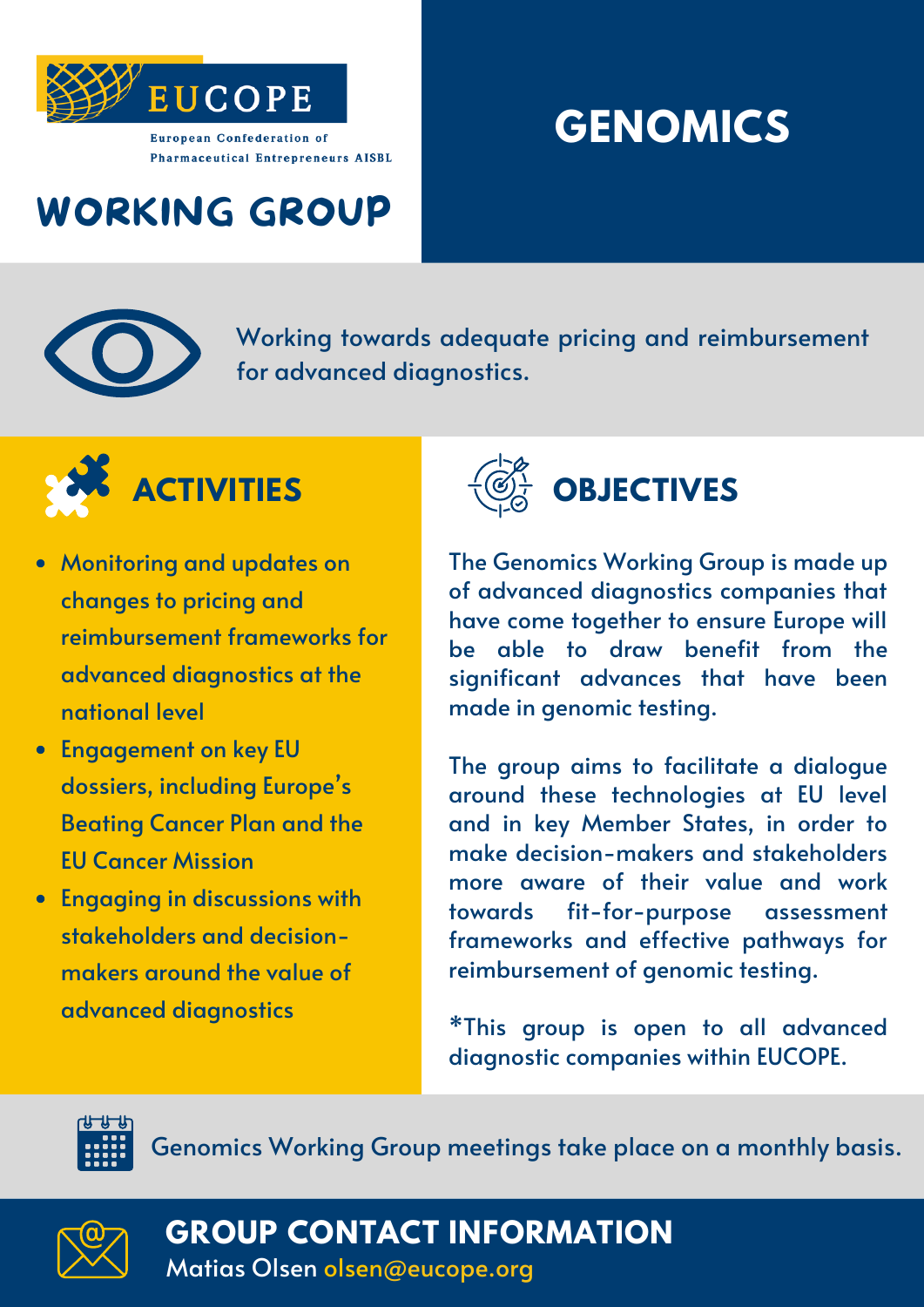

## **DIGITAL HEALTH**

### WORKING GROUP



Leading the discussion on digital health topics and shaping EUCOPE' s position on EU' s digital health policy.



- Updates and analyses on the latest developments related to the European Health Data Space and Artificial Intelligence (AI) Act
- Opportunities to feed into and shape the development of EUCOPE' s positions
- Opportunities to engage and network with institutional, non-profit, and academic stakeholders invited regularly to present and discuss legislative developments



The Digital Health Working Group was formed to respond to members ' needs and the current political impetus on artificial intelligence (AI) and digital health.

EUCOPE is also part of the eHealth [Stakeholder](https://digital-strategy.ec.europa.eu/en/policies/ehealth-experts) Group, an expert group that provides advice and expertise to the European Commission on topics related to the digital transformation of health and care, such as health data, digital health services or the use of artificial intelligence.

\*This group is open to ALL MEMBERS



Digital Health Working Group meetings take place twice per year.



**GROUP CONTACT INFORMATION**

Raquel Moya moya@eucope.org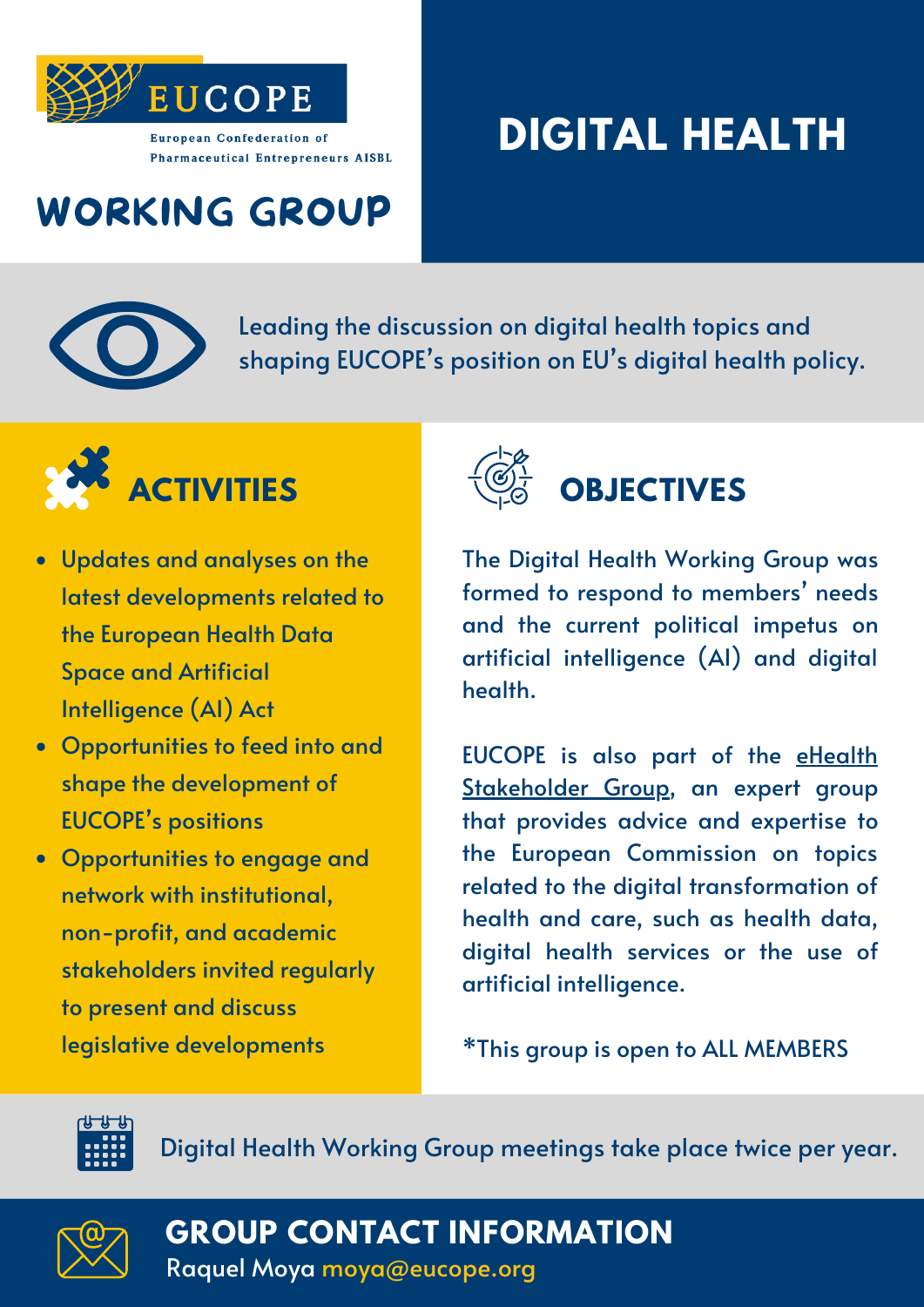

## **INCENTIVES STEERING GROUP (ISG)**

### STEERING GROUP



Working to ensure the European incentives framework remains attractive and functional for industry.



- Political analyses and intelligence on the OMP Regulation incentives review and related issues
- Ad hoc technical analyses from expert service providers
- Close involvement in engagement and dissemination activities and shaping of the EUCOPE strategy on incentives for OMPs
- The opportunity to input in EUCOPE' s approach to multistakeholder partnerships on rare diseases



The ISG offers the opportunity to discuss the current legislative developments in relation to the European Commission revision of pharmaceutical incentives, in particular, concerning the revision of the Regulation (EC) No 1049/2001 (the Orphan Medicinal Products Regulation).

The group defines strategies to engage on the Orphan Medicinal Products Regulation review and develops advocacy and dissemination activities on incentives related to orphan drugs in Europe.

\*\*ISG membership is conditional to an additional fee



Incentives Steering Group meetings take place on a monthly basis and work in close coordination with other Working Groups.



**GROUP CONTACT INFORMATION**

Vittoria Carraro carraro@eucope.org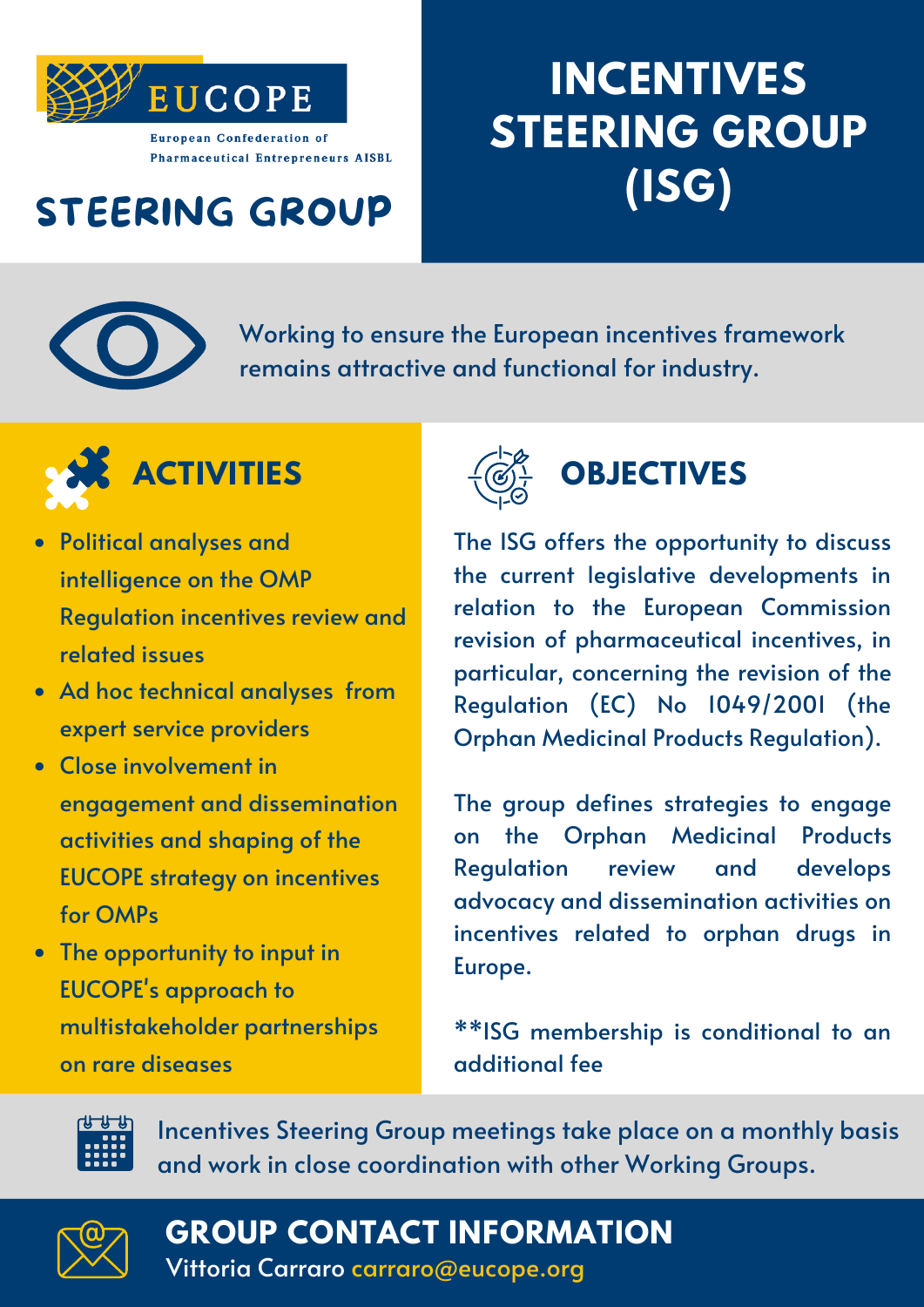

### TASK FORCE

## **PHARMACEUTICAL STRATEGY TASK FORCE**



Driving EUROPE' s response and engagement on the Commission ' s Pharmaceutical Strategy, with a specific focus on the General Pharmaceutical Legislation review.



- Updates and analyses on the latest developments related to the GPL and Pharma Strategy
- Opportunities to engage with the EU' s formal review process of the GPL
- Opportunities to feed into and shape the development of EUCOPE' s positions
- Opportunities to engage and network with institutional, nonprofit, and academic stakeholders invited regularly to discuss legislative developments



This Task Force was formed in response to the launch of the Pharmaceutical Strategy. The group analyses Commission initiatives and tracks key developments.

With a specific focus on the review of the General Pharmaceutical Legislation (GPL), the Task Force is a mechanism to develop and deliver a shared industry position to the most fundamental review to the EU pharmaceutical legislations, and engage broadly on policy developments that will inform the EU pharmaceutical landscape in the coming decades.

\*This group is open to ALL MEMBERS



The Pharmaceutical Strategy Task Force meetings take place on a monthly basis.



**GROUP CONTACT INFORMATION**

Victor Maertens maertens@eucope.org